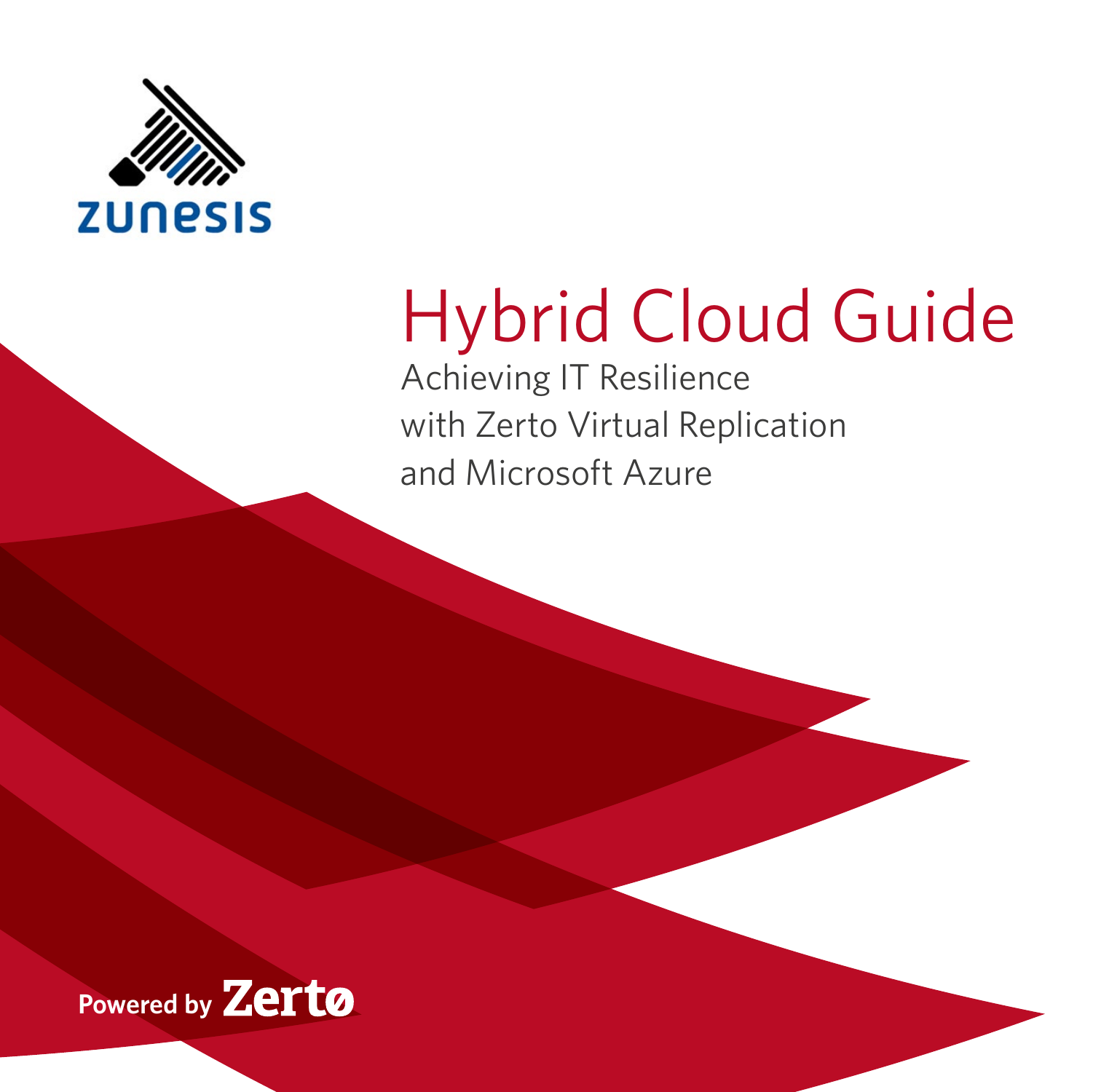# **Hybrid Cloud Guide** Achieving IT Resilience with Zerto Virtual Replication and Microsoft Azure

### PREFACE **A Shifting Focus**

In modern, continuous business environments, downtime or loss of data is getting less and less acceptable. Online shopping goes on 24/7, factories have to keep production going around the clock and global enterprises need to be connected to all time zones continuously – and all depend heavily on IT. Where businesses used to focus on getting data back and getting services back online after a disruption, nowadays the focus lies on continuous availability from an end user perspective: keeping services online without users noticing any problems or downtime.

This implies that, after any disruption to services, systems need to be up and running again in minutes and data loss has to be limited to seconds, instead of hours or even days. In other words, instead of focusing on solutions for backup or disaster recovery, businesses are more and more in need of IT Resilience: the capability to respond to a disruption so quickly that end-users and customers are not aware that a disruption occurred.

Public cloud adoption is growing year-over-year as more and more enterprises embrace a hybrid cloud strategy to leverage the cost and operational benefits. But how can a hybrid cloud strategy contribute to the requirements for IT Resilience? And can the flexibility of the public cloud be used to enable fast recovery from disasters?

In this guide, we will look at the benefits of leveraging public clouds such as Microsoft Azure in a hybrid cloud strategy. One of the best primary use cases is to utilize the flexibility of the public cloud for disaster recovery – within a hybrid cloud. The public cloud part can be used as a DR site and visa versa. Combining Zerto Virtual Replication and the Microsoft Azure public cloud helps businesses to achieve IT Resilience, not only by simplifying data protection and disaster recovery, but by enabling fast and flexible workload migration to and from the cloud as well.

We hope that this guide will provide you with a detailed overview of how to enable IT Resilience in a hybrid cloud infrastructure, as well as the challenges you may encounter and the solutions to overcome them. If you have any questions about the information contained here, please contact us at **[info@zunesis.com](mailto:info%40zunesis.com?subject=)**.

#### CONTENTS

| <b>PREFACE</b>   |  |  |  |  |
|------------------|--|--|--|--|
| <b>SECTION 1</b> |  |  |  |  |
|                  |  |  |  |  |
|                  |  |  |  |  |
| <b>SECTION 2</b> |  |  |  |  |
|                  |  |  |  |  |
|                  |  |  |  |  |
|                  |  |  |  |  |
| <b>SECTION 3</b> |  |  |  |  |
|                  |  |  |  |  |
|                  |  |  |  |  |
| <b>SECTION 4</b> |  |  |  |  |
|                  |  |  |  |  |
|                  |  |  |  |  |
|                  |  |  |  |  |
|                  |  |  |  |  |
|                  |  |  |  |  |
|                  |  |  |  |  |
|                  |  |  |  |  |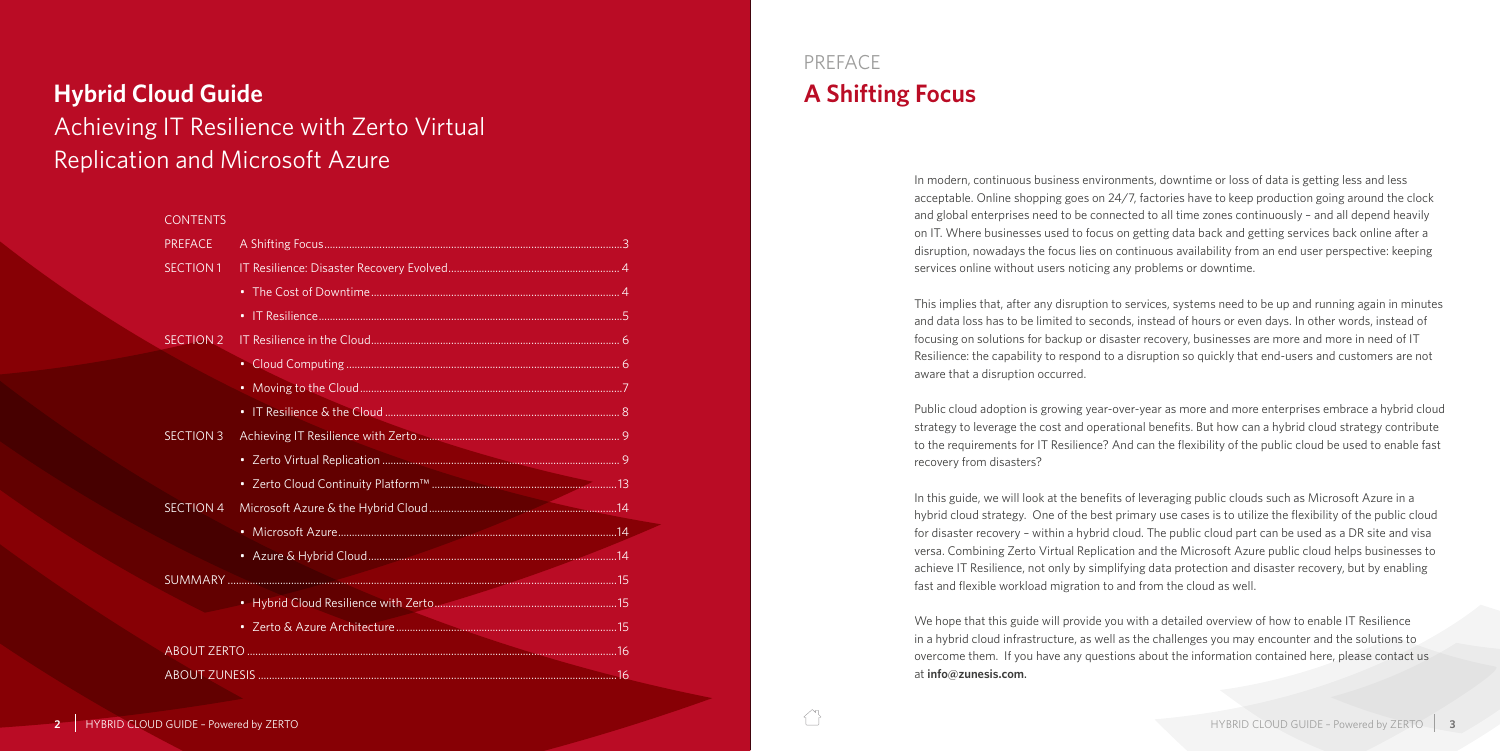### <span id="page-2-0"></span>SECTION 1 **IT Resilience: Disaster Recovery Evolved**



### **The Cost of Downtime**

*" 'Major computer outage' takes 105 DMV offices offline in California"* - Los Angeles Daily News, October 2016 *"Amsterdam's Schiphol airport hit by major computer outage"* – Reuters, February 2017

*"And so we enter day seven of King's College London major IT outage"* – The Register, October 2016

*"Airline stocks fall after Delta system outage"* – CNBC, January 2017

*"More brokers run from SSP following outage" –* Insurance Business Magazine, April 2017

*"ATO 'investigating' another outage as accountants rage on social media"* – Smart Company, April 2017 *"WhatsApp messaging services hit by global outage"* – Global Telecoms Business, May 2017

These headlines remind us how much we depend on IT. System outages can result in loss of revenue, loss of shareholder value, and customer trust. The longer an outage lasts, the bigger the damage. If a company fully relies on online services or online sales – and this is more and more common – the damage gets even bigger. A lost reputation due to failing online services or systems is hard to regain.

A large, \$1 billion enterprise can lose as much as \$686,000 for every hour of downtime (AppDynamics, 2017). Even with 99.9% availability 8.76 hours of downtime still occur every year. It is easy to do the math and calculate how much is lost every year in revenue, even without including the effects of customer trust. According to the IDC, Fortune 1000 companies lose between \$1.25 billion and \$2.5 billion every year because of application outages.

#### COSTS OF DOWNTIME VERSUS AVAILABILITY





Amount of downtime based on availability

#### ROOT CAUSES OF UNPLANNED OUTAGES 2016

### **IT Resilience**

It is clear that modern businesses cannot afford to lose data. Whatever the cause – natural disaster, human error, or cyber attack – data loss is costly and extremely risky. The need for a disaster recovery strategy to ensure uptime, mitigate data loss, and maximize productivity in the midst of any compromising situation is a necessary digital assurance policy for any company. Users should not experience any disruption, no matter what happens. IT Resilience takes disaster recovery to a new level, enabling a proactive, rather than reactive approach so that businesses can always remain one step ahead.

#### **Thinking Beyond Disaster Recovery**

IT Resilience is a proactive approach to protecting an IT environment, enabling it to respond to changing business needs and ensuring that a business can continue in case of any disruption. Businesses must shift their thinking beyond backups and disaster recovery and work towards a complete, yet flexible solution with no dependencies on hypervisors, hardware, or clouds. This solution must have the ability to respond quickly to planned and unplanned disruptions. Additionally, the solution must remove barriers to innovation so that new technologies, processes and procedures can easily be incorporated. Imagine migrating applications and data over to a new flash array in minutes or hours - with a resilient infrastructure this is the norm.

#### **Achieving IT Resilience**

To achieve full IT Resilience businesses need:

- **Security** The ability to mitigate the damage and limit disruption from external security threats.
- **Flexibility** The ability to enable seamless infrastructure transformation on-demand.
- **Continuous Availability** The capacity to continue services immediately in the case of any disruption.
- **Disaster Recovery** The ability to recover lost data and get the production site up and running again.
- **Efficiency** Intelligent workload placement to spread workloads efficiently across the various on-site and off-site environments.
- **Effectivity** Ensuring that critical business applications will effectively respond after a disaster or disruptive event.

Organizations that embrace IT Resilience proactively focus on ensuring that critical applications and workloads are able to withstand any disruption. Automation and simplification of replication and recovery are part of resilience, ensuring that companies can prove the availability of their applications and data at any time.

The next chapters will show how a hybrid cloud environment can contribute to IT Resilience and how **Zerto Virtual Replication** can help businesses shorten recovery times, reduce data loss, and simplify workload migration.

#### **Disaster Recovery**

- Focused on downtime and mass recovery
- DR is a reactive response to disruptive events
- Investments in recovery are seen as expensive insurance policies
- Downtime is measured in hours to days
- Lack of focus on the everyday events causing business disruptions
- Poor planning, reporting, and metrics

#### **IT Resilience**

• Focused on uptime and granular recovery

- Limits downtime through proactive measures and rapid response
- Protects investments and enables competitive flexibility
- Downtime is measured in minutes
- Utilizes analytics to focus on preventing likely business disruptions
- Emphasis on continuous improvement

#### DISASTER RECOVERY VERSUS IT RESILIENCE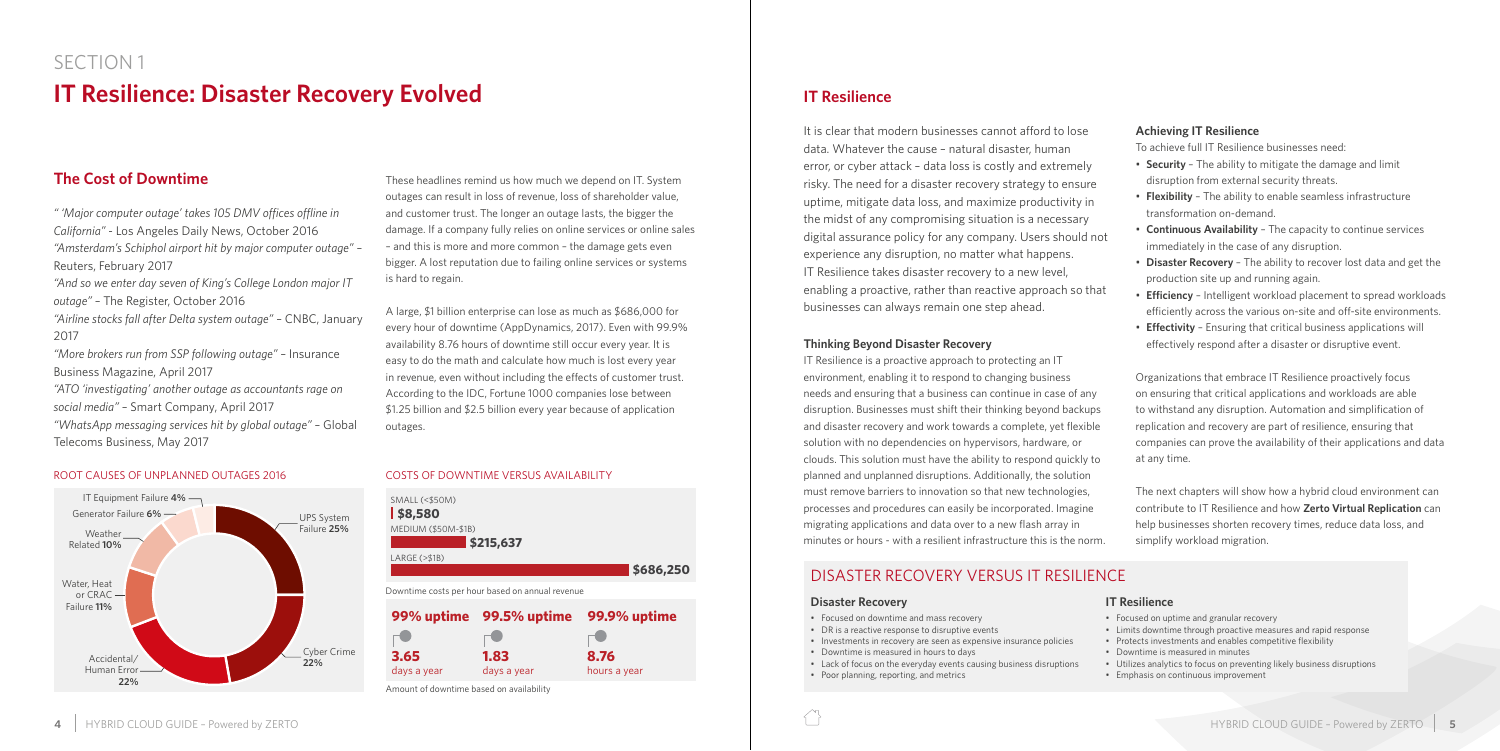**6** HYBRID CLOUD GUIDE – Powered by ZERTO HYBRID CLOUD GUIDE – Powered by ZERTO **7**

### <span id="page-3-0"></span>SECTION 2 **IT Resilience in the Cloud**

Cloud computing is rapidly becoming the new norm in IT. For consumers the use of online services is fully accepted – think of social media, online storage services like iCloud and DropBox, online banking and online shopping. Businesses however have other priorities and are inclined to use a combination of online services and on-site systems. How can businesses use the cloud effectively and which applications are best suited? And how can the cloud contribute to IT Resilience?

### **Cloud Computing**

Virtualization loosened the strict relationship between computing and the underlying hardware. Using hypervisors like VMware vSphere or Microsoft Hyper-V to create a virtualization later where virtual machines use a pool of shared resources paved the path to cloud computing. Network and internet speeds have become faster and companies like Amazon and Microsoft have invested in hyper-scale public datacenters, giving businesses various options:

- **Private clouds** are infrastructures operated solely for a single organization, often hosted in-house. A private cloud provides better control of resources and is therefore often used for critical applications and sensitive data.
- **Public clouds** offer access to computing resources over a public network. Users don't need to purchase hardware, software, and supporting infrastructure, which are owned and managed by providers. Public clouds are flexible and cost efficient, since they are provided on a pay-per-use basis and can be scaled up and down easily.
- **Hybrid clouds** use a private cloud foundation combined with public cloud services. Most companies use combinations of private and public cloud resources. This makes hybrid cloud the most common of these three options.



| 14.1 z <sub>B</sub>                          | 92%                                                             | 89%                                                         | 67%                                                      | <b>74%</b>                                                          |
|----------------------------------------------|-----------------------------------------------------------------|-------------------------------------------------------------|----------------------------------------------------------|---------------------------------------------------------------------|
| Annual global<br>cloud IP traffic<br>by 2020 | Cloud traffic as part<br>of total datacenter<br>traffic in 2020 | Organizations using<br>the public cloud in<br>some capacity | Businesses currently<br>using a hybrid cloud<br>strategy | Companies who believe<br>a hybrid cloud will grow<br>their business |
| Cisco                                        | Cisco                                                           | RightScale                                                  | RightScale                                               | Microsoft                                                           |

*Source: Rightscale 2017 State Of The Cloud Report*

#### **Benefits of the Hybrid Cloud**

Some applications can move easily to the public cloud while others face technological and regulatory obstacles. That is why hybrid cloud is the reality for most enterprises, offering benefits from both the public and the private cloud:

- **Flexible Security and Governance**  Keep critical applications, sensitive data and performance-intensive workloads in the private cloud or in highly secure and compliant public clouds such as Microsoft Azure, with sophisticated security and governance designed for a company's specific requirements.
- **Up-to-Date Software**  Public cloud offers innovative Softwareas-a-Service (SaaS) business apps for CRM, analytics, transactions, etc.
- **Elastic Resources**  Flexible, scalable Infrastructure-as-a-Service (IaaS) on a pay-per-use basis, for storage and compute services on-demand or to burst the private cloud when demand spikes.
- **Innovation**  Use Platform-as-a-Service (PaaS) for cloud-based application development and deployment environments.
- **Mobility and Efficiency**  Make portability of data, apps and services easier and give businesses more choices for deployment models, leveraging the right infrastructure at the right price.
- **Disaster Recovery, Back-up, Archiving**  Leverage the public cloud with on-demand, burst capacity as a DR site and costeffective storage options for longer-term retention of archived data.

#### **Moving to the Cloud**

#### **What to Move to the Cloud**

Whereas five years ago IT executives approached the cloud with skepticism, today it is accepted as a key component of both IT and business strategy. But moving everything to the public cloud is not a realistic strategy for most enterprises. It is better to focus on determining the right use of public cloud and prioritize which workloads can be moved or not.

- **Data Sensitivity**  Think about prioritizing applications with less sensitive data first. Having an enterprise-wide data classification scheme with low/medium/high business impact will help you.
- **Need for Elasticity**  Many applications have spikes in consumption that fit well with on-demand resource allocations. Applications that are only used intensively once or twice a year are ideally suited to the dynamic scale-out nature of the cloud.
- **Size and Interconnections**  It is often easier to move smaller applications that are less integrated with other applications to the cloud. For example, a portal promoting a new offer will typically be more self-contained, and smaller, than that 1986 SAP ERP application.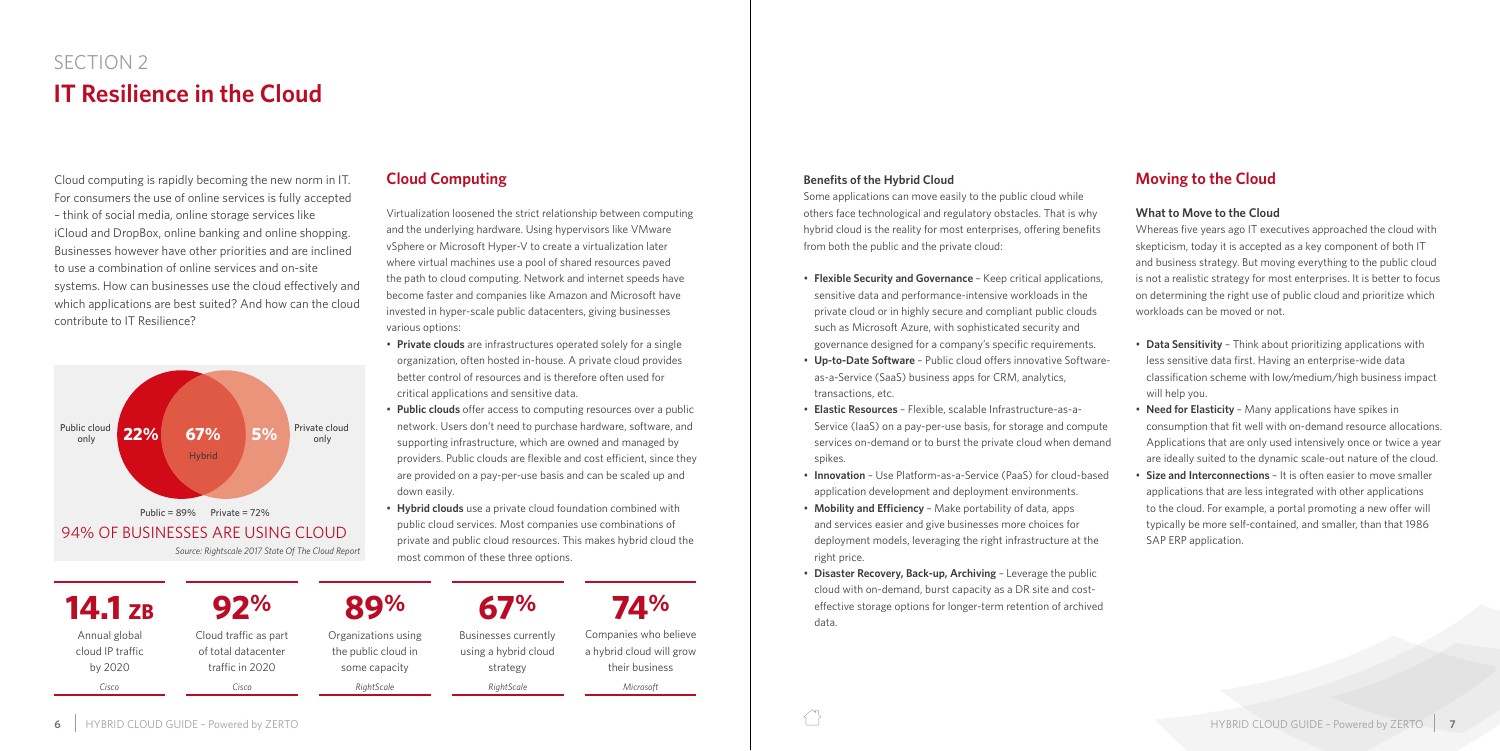#### <span id="page-4-0"></span>**Barriers to Hybrid Cloud Adoption**

Though many businesses intend to move workloads to a hybrid cloud, there are some barriers to overcome as well:

- **Management** In a hybrid cloud, workloads run natively with each infrastructure to achieve maximum efficiency. Managing these applications across different infrastructures and hypervisors should be consistent, simple, automated and scalable.
- **Infrastructure Silos** Different hypervisors, storage requirements and APIs create infrastructure silos, making it very difficult to leverage different clouds for the same workloads.
- **Workload Mobility** Applications cannot be easily replicated, managed, or used between different environments. The reconfiguration and downtime associated with transitioning into an environment or replicating to a different silo are significant.
- **Workload Conversion** A workload consists of multiple VMs with interdependency rules, networking, firewalls and more. To have an effective hybrid cloud these workloads need to be converted between different infrastructures in an automated, reliable and outage-free manner.
- **Exit Strategy** Moving applications and workloads to the public cloud is one thing, but is it possible to withdraw from the public cloud or move to an alternative provider as well?

In the next chapter we will show how Zerto Virtual Replication overcomes these barriers.

#### **IT Resilience & the Cloud**

Combining private and public cloud resources can contribute to IT Resilience as well. Public cloud resources can be used as a DR site for example, that can take over, if a disruption on the production site occurs. The opportunity to move workloads and data to and from the public cloud adds flexibility, while the ability to instantly extend capacity when demand spikes contributes to efficiency and reduces costs.

The speed at which your business can invoke its disaster recovery strategy or move workloads is critical for maintaining a resilient environment. Services need to be up-and-running again in minutes - businesses cannot afford to lose data, and migrating workloads should not take days to complete. In the next chapter, we will show how Zerto Virtual Replication helps businesses achieve IT Resilience by utilizing a hybrid cloud strategy.

#### IT RESILIENCE AND THE HYBRID CLOUD

- **Security** Keeping sensitive workloads in the private cloud with sophisticated security and governance.
- **Flexibility** Burst computing and storage capacity into the public cloud when demand spikes.
- **Disaster Recovery** Using the public cloud for replication and recovery instead of a 2nd on-premises DR site.
- **Efficiency** Intelligent workload placement to spread workloads efficiently across the various environments.
- **Effectivity** Implementing smart workflows using public cloud resources.

# SECTION 3 **Achieving IT Resilience with Zerto Virtual Replication**

Loss of revenue, customer trust or even shareholder value urges companies to minimize downtime and data loss. Customers and users should not notice any disruption and even when workloads are migrated, the experience on the user side should be as seamless as possible. To achieve IT Resilience, Zerto Virtual Replication offers breakthrough hypervisor-based replication software that minimizes downtime and speeds up migration radically, simplifying disaster recovery and reducing storage costs.

#### **Zerto Virtual Replication**

Zerto Virtual Replication (ZVR) delivers Recovery Point Objectives (RPOs) in seconds and Recovery Time Objectives (RTOs) in minutes, with orchestration and automation of the entire recovery process, regardless of underlying storage, hypervisor or cloud. It minimizes the impact of disasters, logical corruptions or ransomware infections by rewinding and recovering from seconds before the incident occurred, without having to accept the data loss of using backups or snapshots. The intuitive user interface simplifies management regardless of workload, application or infrastructure complexity.

Zerto enables organizations to move virtual workloads between disparate hardware and hypervisors and to public, private or hybrid cloud environments without interrupting business. The ability to move hundreds of VMs simultaneously between heterogeneous infrastructures with just a few clicks simplifies migrations and helps business customize their IT infrastructures. This minimizes costs and maximizes returns on current investments.

#### **How Zerto Virtual Replication works**

There are three simple components to ZVR architecture:

- **Zerto Virtual Manager** (ZVM) manages disaster recovery, business continuity and offsite backup functionality at the site level; plugs into VMware vCenter and/or Microsoft System Center Virtual Machine Manager, and also includes a browserbased and mobile option.
- **Virtual Replication Appliance** (VRA) replicates the VMs and associated virtual disks; one VRA is installed per ESXi/Hyper-V host.
- **Zerto Cloud Appliance (ZCA):** Combination of the ZVM and VRA installed in Azure as a Windows D3 v2 VM, deployed from the Azure Marketplace.

The Zerto Virtual Replication Appliance (VRA) captures and clones the I/O stream as it passes through the hypervisor. This continuous block-level replication delivers RPOs of seconds, minimizing data loss in the event of an outage.



*Zerto Virtual Replication Architecture*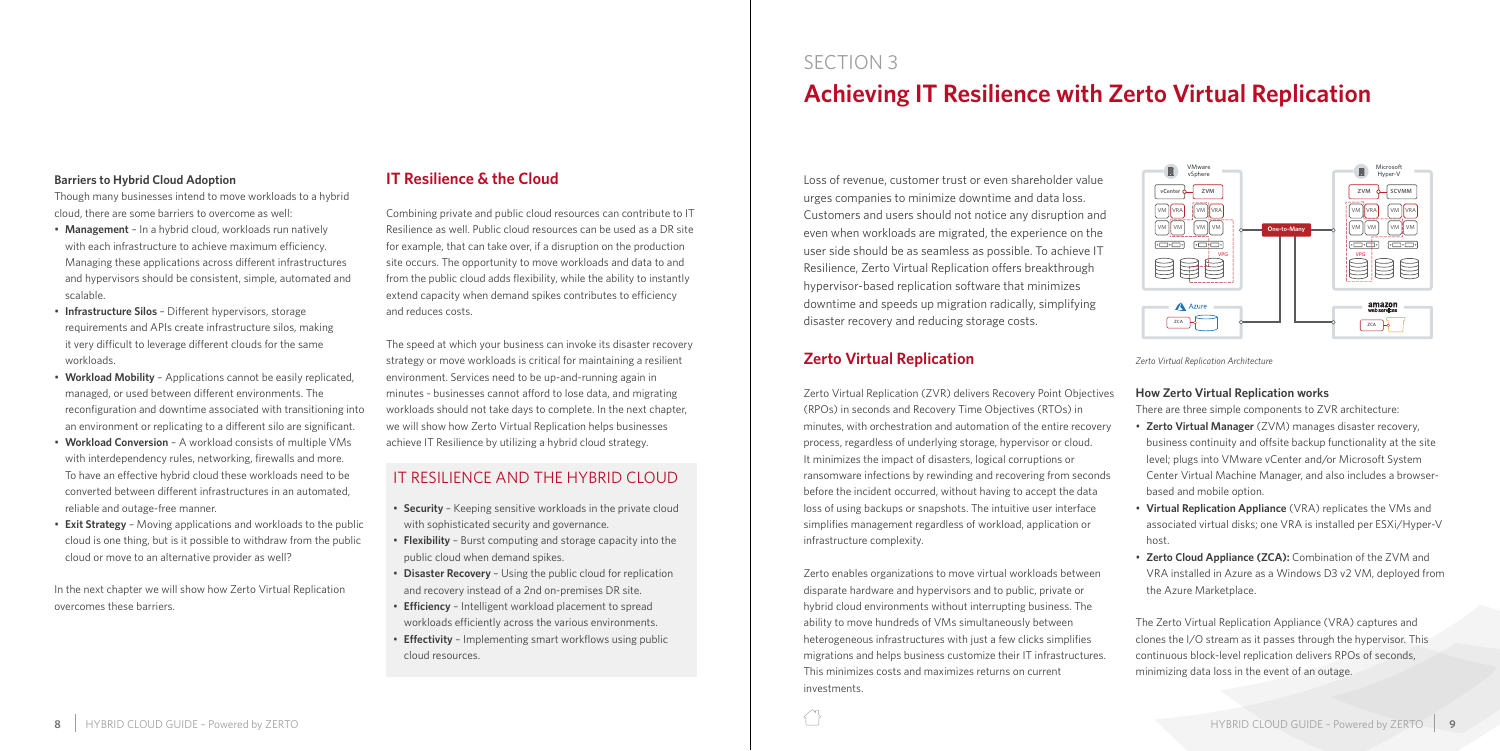#### ZERTO VIRTUAL REPLICATION

#### **Features & Benefits**

- **Continuous Data Protection**  Efficient block-level replication of only changed information has zero impact on application performance, delivering RPOs of seconds.
- **Journaling Capabilities**  Re-wind and restore with granular pointin-time recovery of files, VMs and applications for up to 30 days.
- **Hardware Agnostic** Remove barriers to innovation with a replication solution that has no dependencies on hardware or hypervisors.
- **Simple and Seamless Installation** Installs seamlessly into the existing infrastructure in under an hour, with no downtime or configuration changes required.
- **Virtual Protection Groups (VPGs)**  Ensure application consistency by grouping interdependent VMs, which are protected, managed, replicated and recovered as a single entity.
- **Scalable** As a software-based solution it grows with the infrastructure, no matter how fast the business expands.
- **Simple, Centralized Managemen**t A single, consistent interface for management across multiple sites and platforms, with native multitenancy for Cloud Service Providers.
- **Aggressive Service Levels** Achieves Recovery Point Objectives (RPOs) of seconds and Recovery Time Objectives (RTOs) of minutes.
- **File and Folder Recovery** ZVR provides the granularity to recover lost or accidentally deleted files or folders from up to 30 days in the past, using the journal.
- **Complete Orchestration** Automated failover and failback, including boot ordering, re-IP/MAC addressing and custom scripting, with reverse protection executed in just a few clicks.
- **Non-disruptive DR Testing** Testing can be carried out in an isolated network during working hours in minutes, with no disruption to production environment or the ongoing replication.
- **Long-term Retention Data Copies** Easily create an offsite copy of the replicated data for longer-term retention and compliance.

#### **Business Impact of an Interruption: RTO and RPO**

The business' service level requirements for disaster recovery is typically expressed in two types of objectives: RPO and RTO. The **Recovery Time Objective** (RTO) is the amount of time it will take the business to recover data and applications in the event of any disruption. The **Recovery Point Objective** (RPO) is the most recent point-in-time from which data can be recovered. Traditional backup or snapshot technologies have RPOs ranging from 15 minutes, up to as long as 24 hours. Zerto Virtual Replication achieves a Recovery Point Objective (RPO) of seconds and a Recovery Time Objective (RTO) of minutes.





#### **Data Loss + Downtime + Data Entry**

*Zerto Virtual Manager (ZVM) plugs in at the virtual management console and gives a graphical overview of the site's VMs and their performance. If any problem occurs, it is represented visually, and alerts are sent as well. In the tabs at the top, all other functionality is available for orchestration and automation of failback and recovery processes. The new* **Zerto Mobile App** *enables a remote view of the status of your protection anywhere at any time.*

#### **Automated Failover, Failback & Testing**

The ability to orchestrate and automate a disaster recovery failover and successfully test the failover on a frequent basis is a key requirement for businesses of all sizes. Without this capability, the business is at significant risk of not being able to recover the Virtual Machines (VMs), data, and applications from a disaster. Zerto Virtual Replication includes orchestrated and automated failovers with failover testing to completely remove this risk.

A fully automated failover can be started with just four clicks, recovering multi-VM enterprise applications to a consistent working state. Powering on the VMs in the correct order and wit IP/MAC addresses automatically changed ensures the VMs and applications require no manual re-configuration. Custom pre- and post-failover scripts can be utilized to customize the recovery process and automate any additional configuration steps required. Of course, failback to the original production environment is as seamless as failover.

Zerto Virtual Replication enables no-impact failover testing in just a few clicks with no shutdown of the VMs in production and no break in the replication, allowing disaster recovery testing to be done during working hours in minutes. The test process includes failover test reporting to easily prove the recovery capability for auditing and management purposes.





*Zerto helps organizations achieve IT Resilience in various ways. It delivers a seamless failover – which can be tested non-disruptively– followed by a seamless automated failback. It helps disaster recovery with RTOs in minutes and RPOs of seconds, individual files and apps can be recovered easily and consistently. Moreover, migrations can be done in minutes instead of hours or days. And by extending the journal protection, it facilitates longterm-retention as well, eliminating back-up windows in the process.*

#### **Application-centric Protection: Virtual Protection Groups**

Many enterprise applications consist of more than one virtual server – a web server, application server, database server, etc. – which are interdependent. When recovery is needed, all servers must be recovered from a single consistent point-in-time. To be able to do that, Zerto developed Virtual Protection Groups (VPG), which ensure consistency across a group of VMs. In this way the ZVR solution ensures that enterprise applications are replicated and recovered with consistency, regardless of the underlying infrastructure. Zerto Virtual Replication recognizes and preserves these relationships while enabling critical VMware features such as DRS, vMotion and Storage vMotion.



*The various VMs comprising an application are in a Virtual Protection Group and are replicated consistently even if they are spread over various hosts and datastores.*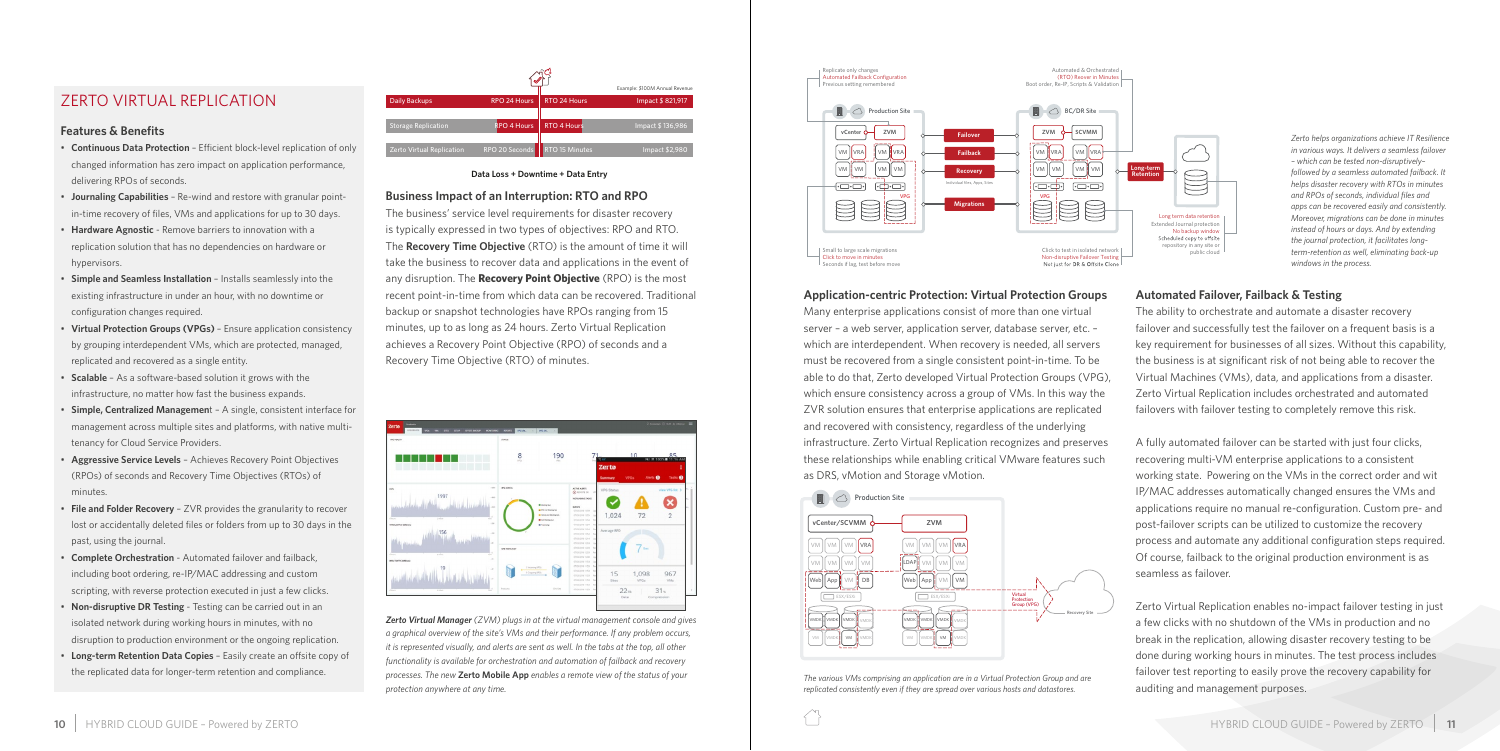#### **Data Migration**

Datacenter migrations and consolidation projects consume massive amounts of time and resources. As such, they must be carefully scheduled and planned in order to minimize downtime and loss of productivity. With Zerto Virtual Replication (ZVR) however, migrations can become a near-painless activity. Virtualized applications and entire datacenters can be migrated in a matter of minutes with minimal downtime, while remaining protected throughout the entire process.

- **Simplicity** Migrating VMs is as simple as pointing the replication to the target datastore of choice. Production applications remain available to users and are still protected to the recovery site during this process.
- **Granularity** Migrations can be very granular with the ability to migrate at the VM Disk (VMDK) level, which can be pointed to different tiers of storage.
- **Flexible** Support for heterogeneous environments allows for migrations between disparate hardware, hypervisors and cloud platforms, including different versions of all supported products.
- **Fully Automated Moves** Leveraging the VPG functionality, moving applications to a new location is easy. Once protected, ZVR then orchestrates the shutdown, migration, power-on, re-IP and script execution of all of the VMs in the VPG, completing this process in minutes and ensuring minimal impact to revenue generating activities.

#### **IT Resilience & Zerto**

Zerto Virtual Replication enables organizations to achieve IT Resilience by combining disaster recovery, data mobility and infrastructure flexibility to ensure that the business is able to withstand any disruption and embrace change. ZVR not only achieves aggressive service levels when it comes to RPO and RTO, but simplifies and speeds up workload mobility projects while simultaneously protecting existing infrastructure investments and enabling digital transformation, so businesses can always maintain a competitive edge.

In this way Zerto provides a complete Cloud Continuity Platform™, enabling a true, production grade hybrid cloud with the ability to mobilize and protect production workloads between different infrastructure types. Using the right infrastructure to optimize for cost, SLA and performance with simple scalability and flexibility, without disruption to the business enables a truly resilient hybrid cloud infrastructure.

#### <span id="page-6-0"></span>HOW EASY IS ZERTO VIRTUAL REPLICATION?\*

#### **The installation is:**

#### **EASY OR VERY EASY** 82%

92% of respondents classified installation of Zerto Virtual Replication as easy or very easy.

#### **The installation was complete in:**

#### LESS THAN 1 HOUR 40%

40% of respondents spent less than 1 hour to install Zerto Virtual Replication; 52% spent less than 4 hours; 0% spent more than 8 hours.

#### **People required for a DR Test:**

#### JUST 1 PERSON 48%

The maximum number of people needed to execute a disaster recovery (DR) test using Zerto Virtual Replication for all respondents was 2 to 3 people (52%); 48% required just one person.

#### **Weekly maintenance time:**

LESS THAN 1 HOUR 76%

76% of respondents spend less than 1 hour per week managing Zerto Virtual Replication; 52% spends less than 30 minutes.

#### **RPO:**

#### LESS THAN 30 SECONDS 80%

80% of respondents have recovery point objectives (RPOs) of 30 seconds or less with Zerto Virtual Replication; 40% have RPOs of less than 10 seconds; 0% have RPOs of more than 15 minutes.

#### **RTO:**

#### LESS THAN 15 MINUTES 72%

Move beyond disaster recovery with Resilience for  $\bigcap$ Evolving  $IT^M$  so you can withstand any disaster and seamlessly incorporate new technology while delivering on your brand promise

72% of respondents reported recovery time objectives (RTOs) of less than 15 minutes with Zerto Virtual Replication: 28% less than 5 minutes, 44% 6 to 15 minutes, and 0% more than 1 hour.

*\*Results taken from a Zerto survey of actual customers from September 2016*

The Zerto Cloud Continuity Platform leverages Zerto's hypervisorbased replication functionality to:

- **Unlock the Potential of Hybrid Cloud:** Enable workloads to run effectively on multiple hypervisors, storage arrays or cloud platforms. Without any infrastructure dependencies or vendor lock-in, organizations can make IT purchase decisions based on SLA and price.
- **Reduce Complexity and Gain Efficiency:** Fully orchestrates and automates disaster recovery processes as well as the

mobilization and migration of workloads. Migrations take just minutes, while disaster recovery would dramatically exceed service levels with RPOs of seconds and RTOs of minutes.

- **Protect the Whole Application Infrastructure:** Replicate and protect multi-VM applications consistently with Virtual Protection Groups, including all critical configurations. This means application recovery or migration is a fast, secure process that ensures the whole application is available in minutes, resulting in truly portable workloads.
- **Increase IT Service Flexibility:** Simplify the management of data across the infrastructure so that it is not a barrier to application mobility. The IT team can now successfully meet the demand of an ever-changing organization better by being able to manage the environment while optimizing for costs.
- **Future Proof the Infrastructure:** Make your environment truly dynamic, enabling transformation to rapidly respond to changes in software, hardware, vendors or organizational requirements.

#### **Zerto Cloud Continuity Platform™**



### **Recover from Disasters**<br>Recover from hurricanes, floods, fires and



 $\mathbb{E}^{\mathbb{Z}}$ 

automate IT processes and leverage their expertise to further your business.

#### **Enable Hybrid Cloud**

Seamlessly replicate, move and migrate applications across platforms and clouds

#### **Achieve Compliance with DR Testing**

Non-disruptive testing, documented with clear reports, satisfies PCI, HIPAA, SEC, SOX and many other requirements

Recover from hurricanes, floods, fires and ransomware attacks with automated processes, leveraging continuous data protection

#### **Achieve IT Resilience**

**High Quality Test and Dev** Create a test and development environment that mirrors production for higher quality development efforts and more accurate test results

#### **Application Mobility**

Encapsulate applications and data for simple protection, mobility and management

#### **Accelerate Migrations to Cloud or Anywhere**

With no hardware dependencies, mobilizing and migrating applications is complete in minutes

**Innovate and Modernize IT** Seamlessly incorporate new

technologies and clouds into your IT operations

#### **One-to-Many Replication**

Increased recovery options while providing more flexibility and retention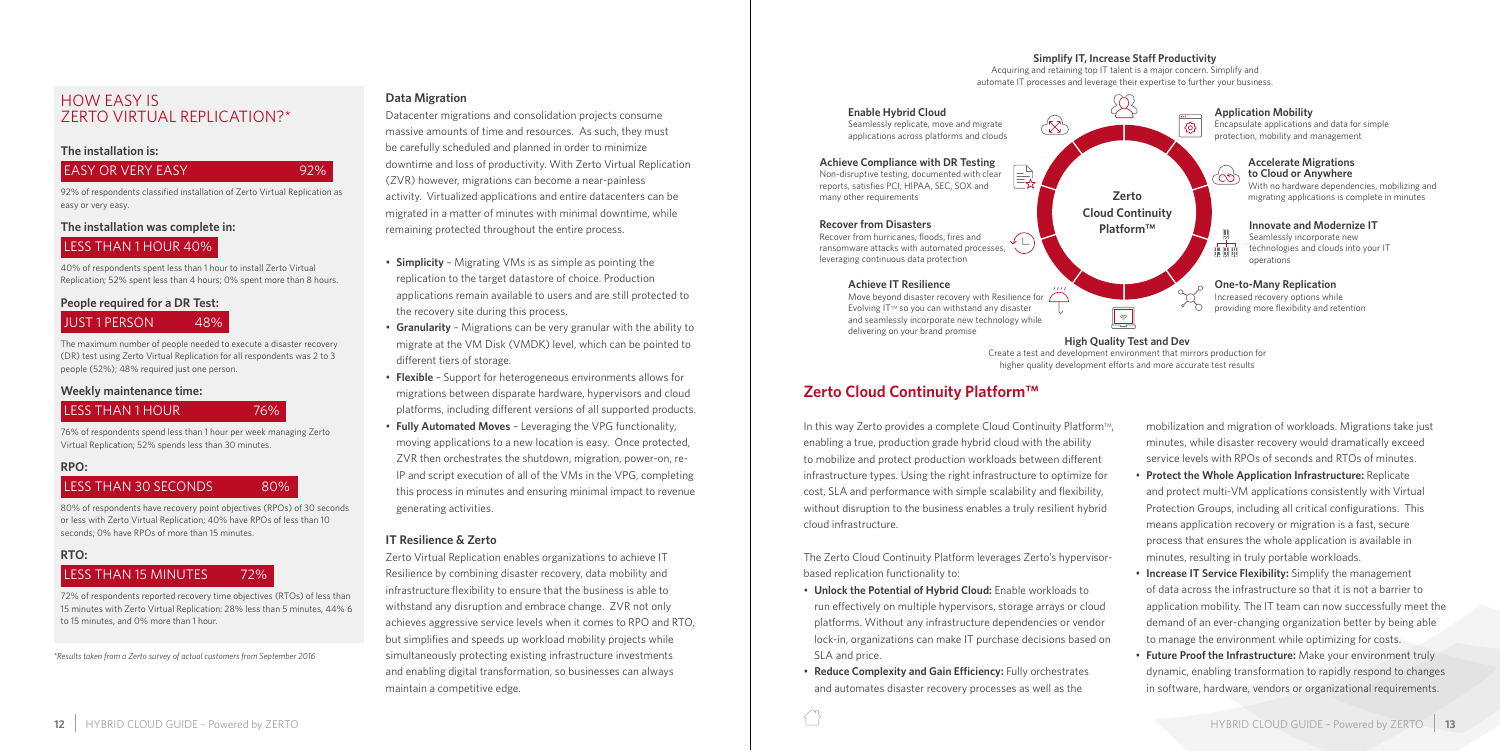### <span id="page-7-0"></span>SECTION 4 **Microsoft Azure and the Hybrid Cloud**

#### **Microsoft Azure**

Microsoft Azure is a robust Platform-as-a-Service (PaaS) public cloud and the only major cloud platform that is a leader for Infrastructure-as-a-Service (IaaS), as ranked by Gartner. As the world's most compliant public cloud, Azure is growing fast, becoming the cloud infrastructure of choice for many IT professionals.

#### **Closely integrated with other Microsoft tools**

For organizations that rely on Microsoft tools like SharePoint, Office 365 and Outlook, investing in a cloud platform that seamlessly integrates with these products simplifies operations.

#### **IaaS and PaaS**

Azure combines the best of IaaS and PaaS services to simplify infrastructure and application development. IaaS enables companies to outsource their cloud computing infrastructure and pay only for what they use. PaaS allows companies to create their own apps and customize their cloud software to meet their requirements.

#### **Reliability**

Azure is backed by Microsoft's growing number of global managed datacenters. Microsoft has datacenters across 34 regions, with 99.95% availability and 24/7 tech support and health monitoring.

#### **Strong BI and Analytics Support**

Azure provides managed SQL and NoSQL data services and built-in support for digging deeper into data and uncovering key insights for improving business processes and decision making.

#### **Azure & Hybrid Cloud**

#### **Enabling the True Hybrid Cloud**

A standardized user experience within hybrid cloud helps customers execute on their cloud strategy faster, in a way that makes the most sense for their business. That is why Microsoft has built-in hybrid capabilities across the Microsoft portfolio, covering data, identity, management, applications, and the infrastructure platform overall. True hybrid cloud enablement goes beyond connectivity and provides consistency: user experiences that don't change based on the location of the resource.

#### **Managing the Hybrid Cloud**

Microsoft Operations Management Suite (OMS) enables you to gain visibility and control across your hybrid cloud with comprehensive operations management and security.

- Gain immediate insights across workloads.
- Enable consistent control and compliance.
- Respond faster to security threats.

**Zerto Virtual Manager (ZVM)** - Central management interface for replication & recovery orchestration, deployed in a Windows VM or SCVMM

#### **Azure and Zerto**

Zerto Virtual Replication (ZVR) is the only all-in-one replication and recovery solution that makes enterprise-class disaster recovery to the cloud simple and scalable. Installable in minutes with no downtime, simultaneously replicate VMs within the same datacenter, to a remote datacenter and to Microsoft Azure, all with no snapshots, no performance impact and only seconds of data loss. By utilizing ZVR and Microsoft Azure, the need to provision and manage your own disaster recovery site is removed altogether. Businesses can achieve significant cost savings while gaining limitless capacity and scalability on-demand.

### **Summary**

#### **Hybrid Cloud Resilience with Zerto**

Zerto Virtual Replication delivers all the features required to provide a complete hybrid cloud disaster recovery and workload migration solution in one simple to use software solution, enabling IT Resilience in the hybrid cloud.

- **Cross-hypervisor Replication** Replicate applications and data in VMware vSphere and Microsoft Hyper-V environments and between them.
- **Replication to Public Cloud** Replicate from VMware or Microsoft environments to Microsoft Azure, Amazon Web Services, IBM Cloud or over 350 Zerto Cloud Service Providers.
- **Aggressive Service Levels** Achieves Recovery Point Objectives (RPOs) of seconds and Recovery Time Objectives (RTOs) of minutes.
- **Seamless Application Mobility** Encapsulate and move applications as needed within an environment, across hypervisors, or to the public cloud.
- **Fast Migrations** Leverage new IT assets fast with migrations completed in minutes with minimal downtime.
- **Centralized Management** Manage multi-site, multi-cloud environments across several sites in one user interface.
- **No Application or Data Reconfiguration Required** Installs seamlessly into existing infrastructure in minutes, regardless of hypervisor, cloud or storage.
- **Storage Agnostic** Leverage any storage and any version of VMware vSphere or Microsoft Hyper-V seamlessly.

#### **Zerto & Azure Architecture**

**Virtual Replication Appliance (VRA)** – Scale-out architecture of 1 VRA per hypervisor host for continuous VM block-level replication with no snapshots & no impact

**Azure Connectivity** – Using a >5Mbps link to enable replication from onpremise virtual infrastructure to Microsoft Azure

**Azure Zerto Cloud Appliance (ZCA)** – Combination of a ZVM & VRA installed in a Windows Azure D3 v2 VM

**Azure Storage** – Replica VMs & journal data for point-in-time recovery, automatically created in the same region as the ZCA

**One-to-Many Replication** – Simultaneously replicate VMs within local datacenter, for recovery direct to production, to a DR site & to multiple Azure regions

**Virtual Protection Group (VPG)** – Multi-VM consistency grouping mechanism for consistent recovery of applications supports VMs across hosts, clusters, storage, HA, vMotion & Storage vMotion

**Azure Recovery Settings** – On each VPG pre-configure VM networks, subnets, network security groups, re-IP addressing & VM sizes to enable automated recovery to Azure in minutes